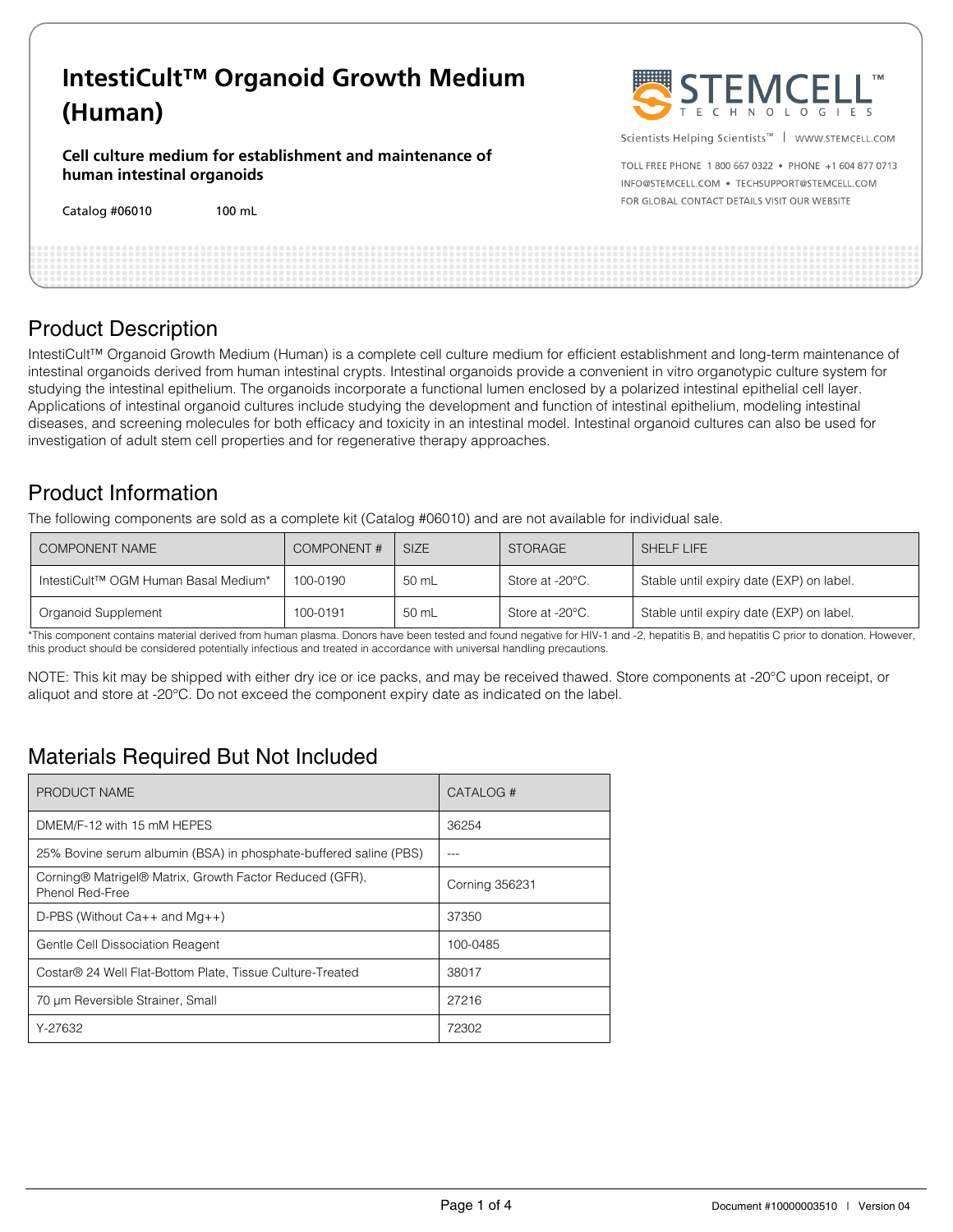

## Preparation of Reagents

A. COMPLETE INTESTICULT™ ORGANOID GROWTH MEDIUM (HUMAN)

Use sterile technique to prepare complete IntestiCult™ Organoid Growth Medium (Basal Medium + Organoid Supplement). The following example is for preparing 100 mL of complete medium. If preparing other volumes, adjust accordingly.

- 1. Thaw Basal Medium and Organoid Supplement at room temperature (15 25°C) or at 2 8°C overnight. Mix thoroughly. NOTE: Once thawed, use immediately or aliquot and store at -20°C for up to 3 months. Do not exceed the component expiry date as indicated on the label. After thawing aliquots, use immediately. Do not re-freeze.
- 2. Add 50 mL of Organoid Supplement to 50 mL of Basal Medium. Mix thoroughly. NOTE: If not used immediately, store complete medium at 2 - 8°C for up to 1 week.
- 3. Add desired antibiotics immediately before use (e.g. 50 μg/mL gentamicin or 100 units [100 μg/mL] penicillin/streptomycin).

#### B. DMEM + 1% BSA

Use sterile technique to prepare DMEM + 1% BSA. The following example is for preparing 50 mL of DMEM + 1% BSA. If preparing other volumes, adjust accordingly.

- 1. Add 2 mL of 25% BSA to 48 mL of DMEM/F-12 with 15 mM HEPES in a 50 mL conical tube (e.g. Catalog #38010).
- 2. Mix well by inversion. Place on ice.

NOTE: If not used immediately, store at 2 - 8°C for up to 6 months.

## Directions for Use

Please read the entire protocol before proceeding.

Use sterile technique when performing the following protocols.

#### A. ISOLATION OF HUMAN COLONIC CRYPTS FROM BIOPSIES

1. Thaw 100 μL of Matrigel® on ice.

NOTE: This is sufficient for plating up to 4 culture domes. Depending on the crypt count (section B step 1), a different amount of Matrigel® may be required.

- 2. Place the following reagents on ice: D-PBS (Without Ca++ and Mg++) and DMEM + 1% BSA (Preparation of Reagents, section B).
- 3. Warm a tissue culture-treated 24-well plate in a 37°C incubator for at least 2 hours.
- 4. In a 15 mL conical tube (e.g. Catalog #38009), wash the tissue sample with 10 mL of ice-cold PBS. Allow the tissue to settle by gravity (~ 5 seconds), then aspirate supernatant.
- 5. Repeat step 4, leaving 1 mL of supernatant in the tube.
- 6. Using a 1 mL pipettor, transfer the tissue and remaining supernatant to a 1.5 mL microcentrifuge tube.
- 7. Using sterile scissors, thoroughly mince the tissue into the smallest pieces possible. Transfer the tissue fragments to a new 15 mL conical tube using a 1 mL pipettor. Rinse the microcentrifuge tube with PBS and add the rinse to the tissue fragments.
- 8. Allow the tissue fragments to settle by gravity (~5 seconds), then aspirate supernatant.
- 9. Add 10 mL of Gentle Cell Dissociation Reagent (GCDR). Incubate on ice on a rocking platform set at medium speed (~40 rpm) for 30 minutes.
- 10. Centrifuge at 290  $\times$  g for 5 minutes. Aspirate supernatant.

#### NOTE: For the remainder of the protocol, pre-wet pipette tips with DMEM + 1% BSA before manipulating the tissue sample. This prevents crypts from sticking to the wall of the pipette tip.

- 11. Add 1 mL of ice-cold DMEM + 1% BSA. Vigorously pipette up and down 20 times with a 1 mL pipettor to remove crypts from tissue. NOTE: Avoid touching the side/bottom of the tube with the pipette tip.
- 12. Using a 1 mL pipettor, pass the contents of the tube through a 70 μm strainer (tilted on its side) into a new 15 mL conical tube. Rinse the original tube with 1 mL of DMEM + 1% BSA and pass through the strainer into the tube. Proceed to section B for organoid culture.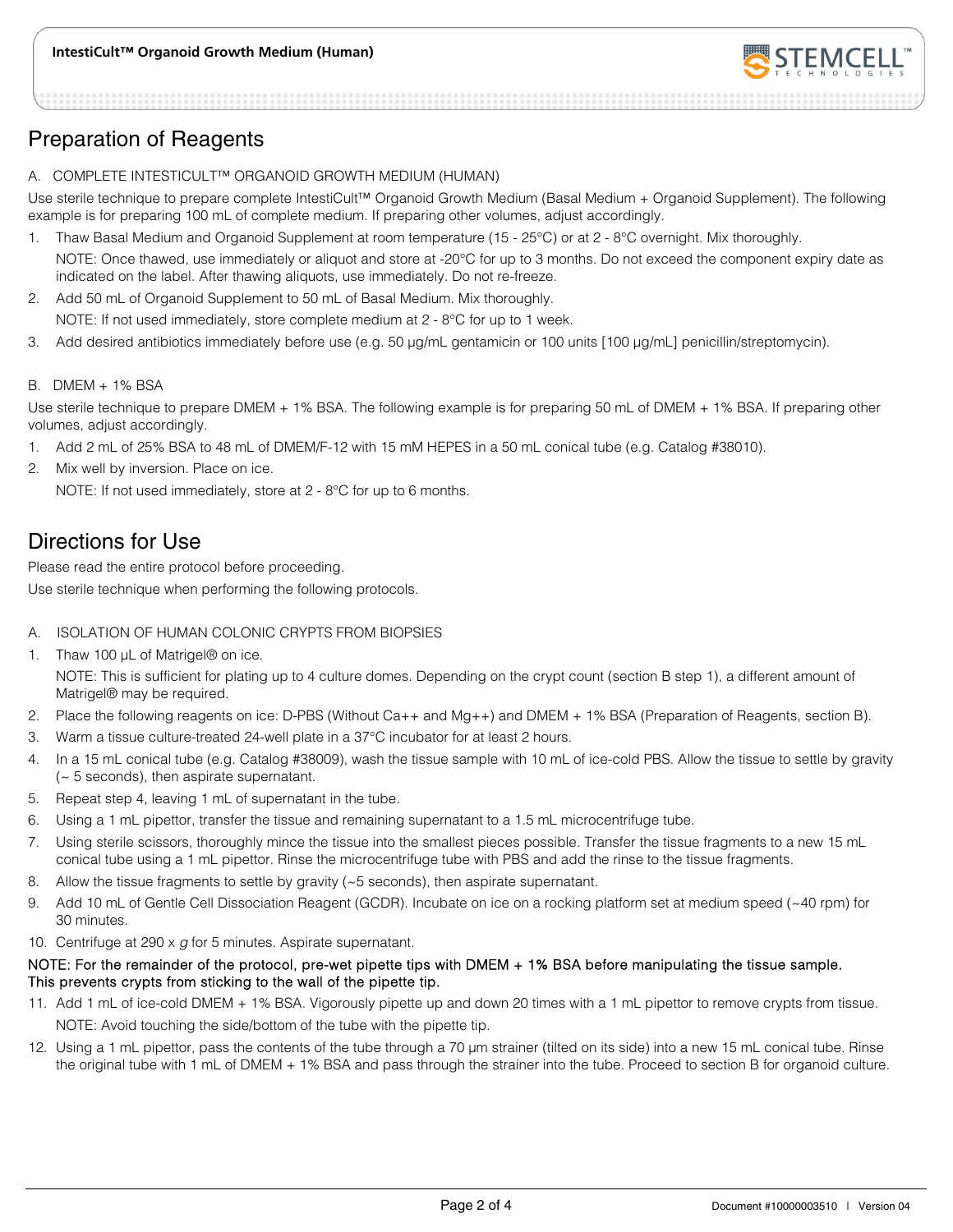

#### B. ORGANOID CULTURE FROM ISOLATED HUMAN COLON CRYPTS

- 1. Determine the total number of crypts in the sample (from section A) as follows:
	- a. Place 3 x 10 μL aliquots of the sample on an appropriate counting surface (e.g. glass slide or one well of a 6-well plate).
	- b. Using an inverted microscope, count the crypts in each aliquot.
	- c. Determine the average number of crypts in the 3 aliquots, then multiply by 200 to determine the total number of crypts in the 2 mL sample.
	- d. Determine how many culture domes can be plated at 1000 crypts per dome.

Example: Aliquot 1: 18 crypts Aliquot 2: 23 crypts

Aliquot 3: 19 crypts

Average: 20 crypts x 200 = 4000 crypts total

This is sufficient for 4 culture domes containing 1000 crypts each.

NOTE: 1000 crypts/dome will result in 150 - 200 mature organoids.

2. Centrifuge the sample at 200 x  $q$  for 5 minutes. Aspirate all except 100  $\mu$ L of supernatant.

NOTE: The following steps are for plating 4 x 50 μL culture domes containing 1000 crypts each. If fewer or additional culture domes are required based on the counts in step 1, adjust the volume of Matrigel® and DMEM + 1% BSA to give a 1:1 final mixture (e.g. for 8 x 50 μL culture domes, add 200 μL Matrigel® and 100 μL DMEM + 1% BSA to the sample tube).

- 3. Remove the 24-well plate from the 37°C incubator. Pre-wet a 200 μL pipette tip with DMEM + 1% BSA.
- 4. Add 100 μL of Matrigel® to the sample tube. Pipette up and down 10 times to thoroughly resuspend the pellet. Avoid introducing bubbles.
- 5. Using a pre-wetted 200 μL pipette tip, draw up 50 μL of the Matrigel®-crypt suspension and add to 1 of the 8 central wells of a 24-well tissue culture-treated plate as follows:
	- a. Hold the pipette vertically over the center of the well. Bring the pipette tip near to but not in contact with the floor of the well.
	- b. Slightly depress the plunger until a droplet is visible on the end of the pipette tip.
	- c. Slowly lower the pipette until the droplet touches the floor of the well.
	- d. Gently dispense (only to the first stop on the pipette) the remaining volume while lifting the pipette away from the well.

NOTE: Work quickly to plate the Matrigel®-crypt suspension within ~60 seconds of removing it from ice.

- 6. Repeat step 5 until all of the Matrigel®-crypt suspension is dispensed.
- 7. Carefully transfer the plate to a 37°C incubator. Incubate at 37°C for 10 minutes to allow domes to solidify. Do not disturb the domes.
- 8. Prepare 3 mL of complete IntestiCult™ Organoid Growth Medium (Preparation of Reagents, section A) at room temperature (15 - 25°C). For primary culture (organoids have not yet been passaged), add 10 μL of 3 mM Y-27632 (10 μM final concentration). Mix thoroughly.

NOTE: Each culture dome requires 750 μL of medium; 3 mL of medium is sufficient for 4 culture domes. If preparing a different number of culture domes, adjust volume of medium accordingly.

- 9. Add 750 μL of complete IntestiCult™ Organoid Growth Medium (+ Y-27632 for primary culture) to each well by pipetting the medium gently down the wall of the well. Do not pipette directly onto the domes.
- 10. Add sterile PBS to unused wells.
- 11. Place the lid on the culture plate and incubate at 37°C and 5% CO2.
- 12. Every 2 days, perform a full-medium change with complete IntestiCult™ Organoid Growth Medium (Y-27632 is not required).
- 13. Proceed to section C for passaging.

#### C. PASSAGING HUMAN INTESTINAL ORGANOIDS

For primary cultures, passage after 7 - 14 days. For previously passaged organoids, passage every 7 - 10 days. Larger cystic or budded organoids will result in a higher yield of viable fragments than smaller, dark, collapsed, or overly-budded organoids.

- 1. Warm a 24-well tissue culture-treated plate in a 37°C incubator for at least 2 hours.
- 2. Prepare complete IntestiCult™ Organoid Growth Medium (Human) and warm to room temperature (15 25°C).
	- NOTE: For each well to be passaged, 750 μL of medium will be required.
- 3. Thaw Matrigel® on ice; for each well to be plated, 25 μL of Matrigel® will be required.
- 4. Place DMEM + 1% BSA on ice.
- 5. Carefully remove and discard medium from each well to be passaged, without disturbing the Matrigel® dome.